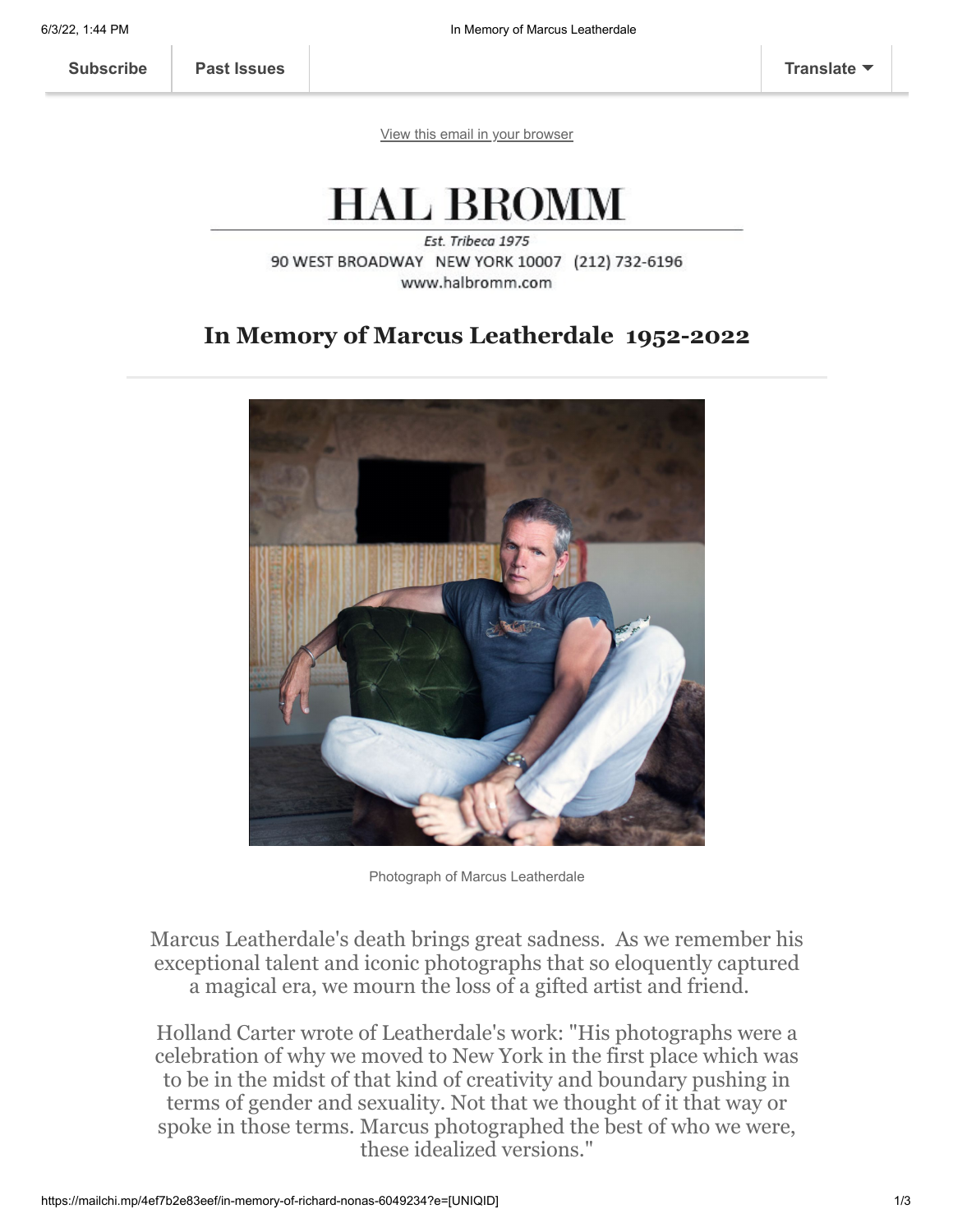## [Marcus exhibite](https://us11.campaign-archive.com/home/?u=01457ce935317ad1d5b4d7b39&id=f7d2f74d1d)d in the 1984 *New Talent* exhibition at Hal Bromm, creating the poster illustrated below, as well as well as well as well as well as well as well as the gallery of  $\mathcal{V}$ **[Subscribe](http://eepurl.com/gMVS-b) Past Issues [Translate](javascript:;)**

*East Village* exhibition held in 2005. We send condolences to the many friends and colleagues of Marcus Leatherdale.



Marcus Leatherdale, *Flex-NYC* , 1984, gelatin silver print, 16" x 19"

**[Marcus Leatherdale, Portraitist of Downtown Manhattan, Dies at 69](https://www.nytimes.com/2022/05/04/arts/marcus-leatherdale-dead.html)**



*Copyright © 2022 Hal Bromm Gallery, All rights reserved.*

Want to change how you receive these emails? You can [update your preferences](https://halbromm.us11.list-manage.com/profile?u=01457ce935317ad1d5b4d7b39&id=f7d2f74d1d&e=[UNIQID]&c=9ea12e688d) or [unsubscribe from this list](https://halbromm.us11.list-manage.com/unsubscribe?u=01457ce935317ad1d5b4d7b39&id=f7d2f74d1d&e=[UNIQID]&c=9ea12e688d).